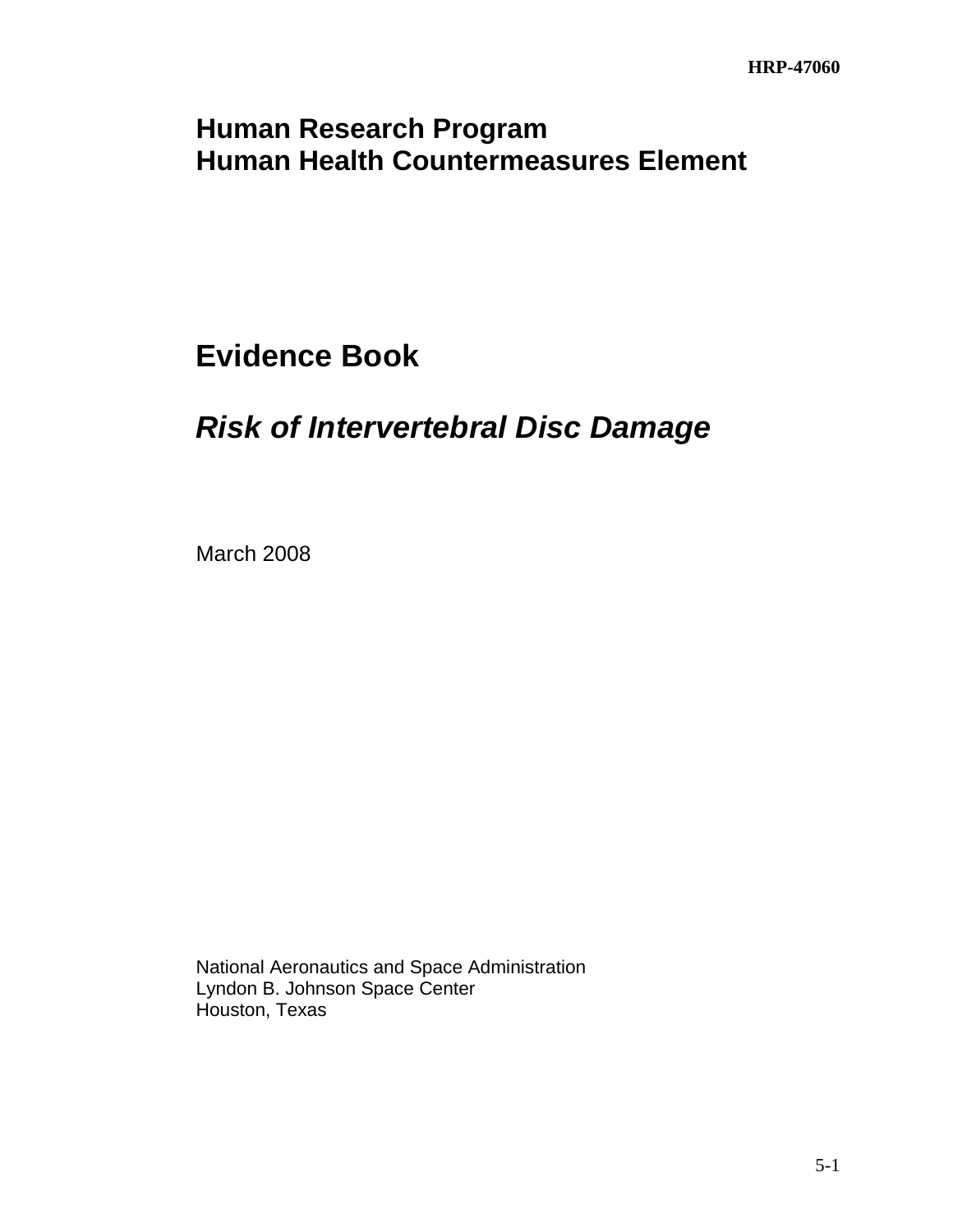# **I. PRD Risk Title: Risk of Intervertebral Disc Damage**

**Description:** Extended exposures to microgravity (and possibly fractional gravity) may lead to an increased risk of spinal nerve compression and back pain.

### **II. Executive Summary**

 There is an increased incidence of back pain expressed by crewmembers in space. Additionally, herniated Intervertebral Discs (IVD) have been diagnosed in returning Skylab and Shuttle astronauts on landing day, and after varying periods of time in the postflight period. Such injuries in astronauts, however, may be related to their careers as aviators (either high performance jet pilots and/or helicopter pilots). However, the evidence of IVD injuries raises the concern that astronauts are at increased risk during loading scenarios experienced during exploration missions (for example, re-entry to a gravitational field, activities on planetary surfaces).

 To date, flight data related to potential back injuries have focused upon spine elongation and the well-established effects of mechanical unloading on intervertebral discs (IVDs). IVDs are the articulating connective tissue between vertebral bodies of the spinal column where the IVD acts as a shock absorber to the mechanical loads experienced in the axial direction. The connective tissue of joints is devoid of vasculature so the exchange of nutrients and waste products is accomplished by the influx and efflux of fluid. In general, the diurnal fluctuations in IVD volume of the spine are induced as the individual transitions between sleep (supine) and ambulation (upright), although the spine is subjected to a variety of mechanical forces with daily activities in 1 G. However, during prolonged bed rest or spaces flight, the absence of axial and muscular loading to the spine causes the IVDs to swell with increased fluid intake. Consequently, the changes in IVD volume are a major factor for the elongation of the spine, the increase in height, and the loss of lordotic curvature. It may also account for the occurrence of back pain, although the exact cause for the latter is not well defined. Tissue analyses of animals, mechanically unloaded in space and ground-based models, reveal changes in IVD biochemical composition. Spaceflight-induced changes to IVDs may predispose the IVD to injury during reloading. Currently there is no effective way to introduce axial loads to the human spine, during real or simulated weightlessness, as a means of restoring the diurnal changes in IVD volume. Restoration of IVD volume, after spaceflight and bed rest, has been observed with return to upright position in a 1-G environment, but the recovery time course has not been systematically assessed. Likewise, IVD biochemical and biomechanical properties, before and after spaceflight, have not been investigated.

 In brief, extended exposures to microgravity are associated with increased reports of back pain during flight and may be related to the occurrence of disc herniations in astronauts after flight. The etiology for these observations may be multi-factorial given the number of documented physiological risk factors induced in space, which include muscle atrophy, tissue degeneration, bone fracture and accelerated bone loss. Thus, evidence to define the risk need further investigation.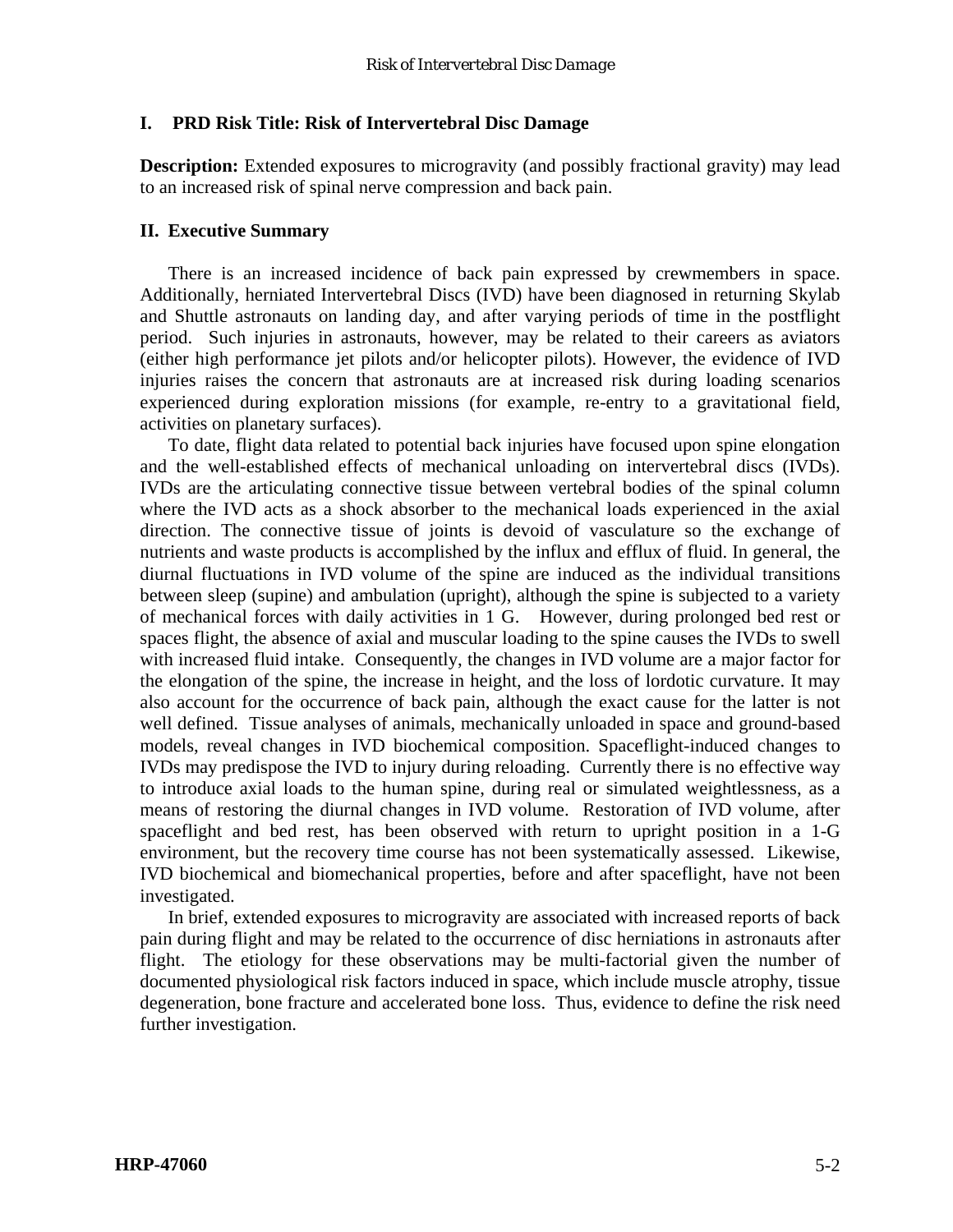#### **Background**

 In a questionnaire survey of astronauts who had flown in space, sixty-eight percent of the population reported generalized back pain, with some astronauts rating the pain between severe to moderate (Wing, 1991). This discomfort is considered most painful early during the spaceflight but is attenuated as flight duration progresses. At face value, the cause of back pain in space may be associated to the elongation of the vertebral column by IVD expansion or to other causes. Lower back pain in humans, for example, is also associated with trunk muscle weakness (Dvir, 2003; Ho, 2005) suggesting that the reduced biomechanical forces from space-induced atrophy of lower back muscles may be a contributing factor. Alternatively, pain caused by IVD changes may be related to increased strain of proximal facet joint capsules (Moneta, 1994), fractured innervated vertebral end-plates (Boos, 1995; Hicks, 2002), disc degeneration (Straus, 2002), or herniation of annulus fibrosis (Collacott, 2000).

 Irrespective of the exact cause of back pain, there may be an increased risk for IVD injury or damage when the swollen IVDs of crewmembers (under the weightlessness of transit) are subjected to excessive forces or torques while performing work on planetary surfaces. Exploration missions on planetary surfaces may introduce habitability issues that could induce excessive torsional stress, an established risk factor for herniation of annulus fibrosus (Farfan, 1970). For instance, excessive axial rotation could occur while carrying large masses in the partial G environment by a crewmember with de-conditioned back muscles and may consequently subject IVDs to lateral shear forces. Regardless, there are minimal data (medical evaluations or research) that characterizes the biomechanical and biochemical changes in IVDs in crewmembers during or after flight to assess how such changes predisposes the IVDs to injury under re-loading.

 However, herniated nucleus pulposus *is* known to occur in aviators exposed to high G environments (Mason, 1996) and has occurred in astronauts after a mission. There were three separate occurrences of IVD injury on the day of landing as determined by chart reviews and personal communication with crewmembers and flight surgeons (medical chart reviews, personal communication). The relative risk rate of IVD injury in the astronaut population has only recently been evaluated (Johnston, manuscript in revision 2009). There is no evidence, however, connecting the origin of an IVD injury with changes in IVDs as a result of spaceflight – that is, morphological and biochemical changes in IVD composition.

 Nevertheless, the results of this retrospective characterization of IVD injury in the astronaut population raises the concern that the spaceflight-induced changes to IVDs require further analyses. Additional evidence would describe the spaceflight-induced changes and elucidate how these morphological and biochemical changes predispose the nucleus pulposus to herniation during compressive loading. Based upon the IVD tissue analyses of unweighted animals, biochemical changes to the nucleus pulposus during spaceflight will affect the ability of the osmotic pressure and elasticity of the nucleus pulposus to resist compressive loading (Pedrini-Mille, 1992; Morey-Holton; 2002; Hutton, 2002). Biochemical changes in the IVDs of crewmembers after flight have not been identified. However, there is in vitro research with bovine cartilage explants to use magnetic resonance technology to correlate changes in IVD proteoglycan content with the  $T_{1rho}$  relaxation rates of protons (Wheaton, 2005). This biomarker will enable non-invasive monitoring of proteoglycan content as a method of assessing the biochemical impact of weightlessness.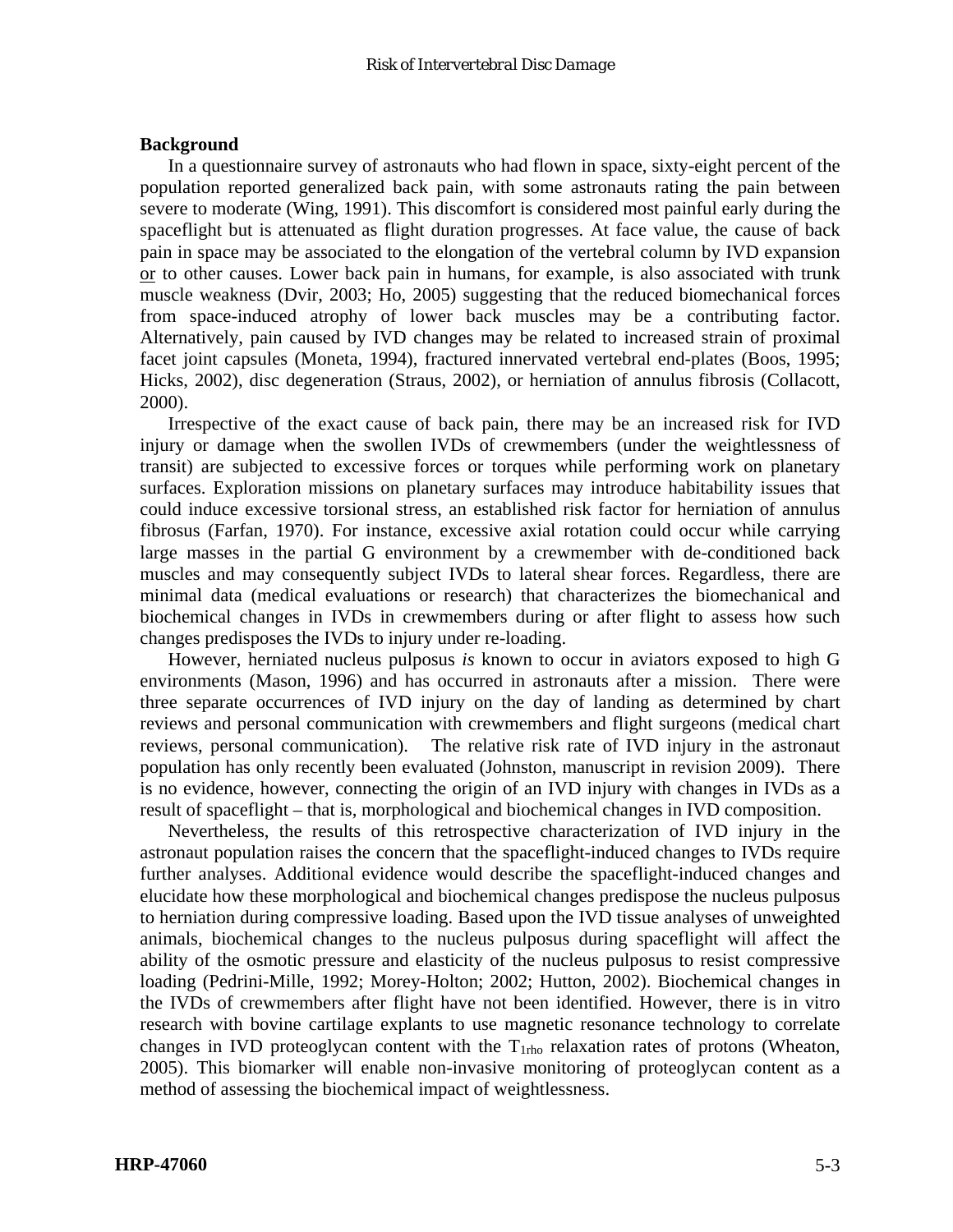#### **Evidence-to-Date**

#### **Spaceflight Evidence**

 An early quantification of spine elongation during weightlessness was performed in a single astronaut during the 84-day Skylab 4 mission (Thornton, 1987). Changes in height were monitored during weightlessness (to the 1/16 in.) which described an asymptotic increase in height during flight that appeared to plateau 29 days into the flight. The absolute height change was 1.5 inches at the end of the mission. The increase in spine elongation is presumed associated with the expansion of IVDs during axial unloading. There was also a reported case of spine pain on landing day which was associated with herniated IVD (personal medical communication).

#### **Astronaut Chart Review**

 The reports of several astronauts developing cervical or lumbar herniated nucleus pulposus (HNP) in the immediate period following landing on earth prompted a retrospective review by NASA flight surgeons to evaluate the incidence of IVD damage in the astronaut population (S. Johnston, manuscript in revision, 2009). The review sought to clarify whether spaceflight increased the risk for IVD damage because of (a) the exposure to both low- and high G environments during a mission; (b) the extended periods in an abnormal posture; and/or (c) the changes to IVD structure due to its expansion in the absence of axial loading in space. Specifically, this retrospective study compared the incidence of herniated nucleus pulposus (IVD damage) in astronauts to an age-matched control population of persons who have not flown in space. Although the postflight incidence of IVD damage in astronauts is apparent, it is unclear whether the spaceflight-induced changes predispose the IVDs to injury. In particular, evidence indicates that many of the injured astronauts had previous, multiple exposures to excessive G forces (between 6-20 G) as high performance jet pilots or to vibrating forces as helicopter pilots.

 Notably, the pathophysiology of IVD injury after spaceflight has not been clearly identified. The documented expansion of disc volume after spaceflight, together with the IVD injuries after reloading in Earth's gravity, suggests that the adaptive changes of the IVD in weightlessness disrupts the balance between osmotic pressure of the nucleus pulposus and the resistive collagen structure of the annuli fibrosus, thereby reducing the ability of the IVD structure to withstand re-exposure to G forces. Repeated, previous exposures to excessive G forces in high performance jets, however, may have also weakened IVD structures, particularly in the cervical vertebrae, increasing the susceptibility of these IVDs to damage. Thus, the relative risk of spaceflight-induced IVD injury needs to be delineated by comparing the absolute risks of the astronaut population with that of a terrestrial control cohort with similar pilot flight history.

#### **Ground-based Evidence**

 IVD volume changes were quantified by magnetic resonance imaging in response to varying scenarios of axial unloading (LeBlanc, 1994). The cross-sectional areas and the transverse proton relaxation constants (T2) of IVDs were indices used to monitor adaptive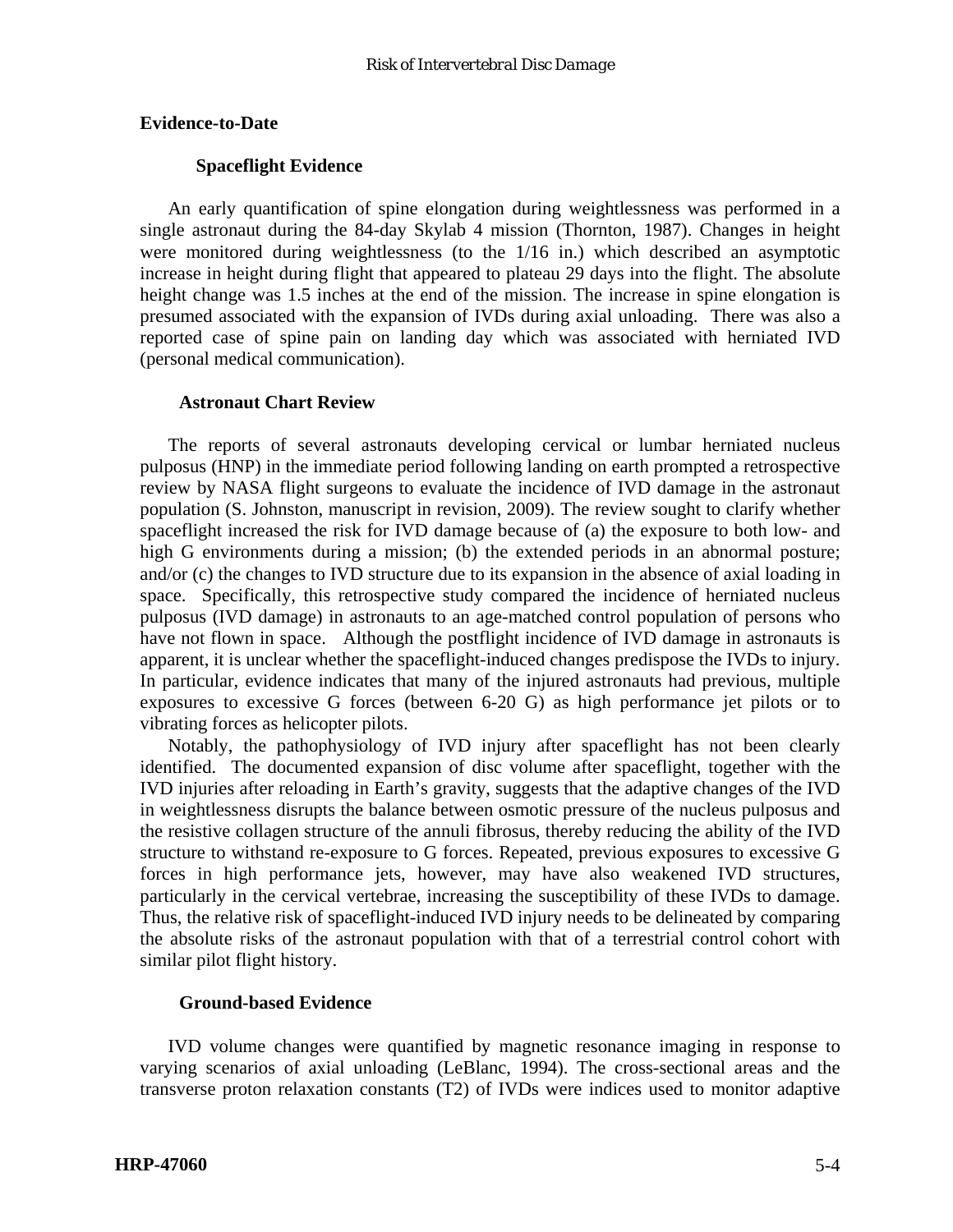changes of the IVDs to overnight bed rest (over 5 weeks and 17 weeks) and after 8 days of spaceflight. The averaged expansion of IVDs with bed rest appeared to reach an equilibrium anywhere between 9 hours and 4 days of unloading with the expansion ranging between 10- 40% of baseline, pre-bed rest values (mean=22%). There were mild increases in T2 relaxation times relative to increases in disc area. Restoration of IVD volumes after unloading was not evaluated systematically but the Table (below) provides a relative comparison of the elapsed time in 1 G at which time the measured IVD volumes were no different from baseline measurements; the relative periods of recovery appear to lengthen as the period of IVD adaptation to unloading increases.

| <b>Table.</b> Kelative comparison of the clapsed time in T O |                                      |
|--------------------------------------------------------------|--------------------------------------|
| Period of Unloading                                          | <b>Relative Time before Recovery</b> |
| 8 days spaceflight                                           | $<$ 24 hours                         |
| 5 weeks bed rest                                             | days                                 |
| 17 weeks bed rest                                            | $> 6$ weeks                          |

**Table.** Relative comparison of the elapsed time in 1 G

#### **Computer-Based Simulation Information**

The literature reports the application of Finite Element Modeling (FEM) to IVDs under the lower osmotic pressure of the space environment. Under this scenario, FEM shows that the appearance of a crack in the IVD experiencing lower osmotic pressure will increase the IVD risk for injury (Wognum, 2006). Likewise, FEM was used to demonstrate that static loading alone will not promote fluid extrusion from IVDs swollen during bed rest or weightlessness. Fluid expulsion will increase with the increased frequency of loading (Cheung, 2003). Future work in this simulation capability needs to be pursued.

#### **Risk in Context of Exploration Mission Operational Scenarios**

 Although evidence to define the etiology of back and IVD injury *remains an open issue*, the following assumptions and presumptions were consider when the risk was first evaluated in the context of exploration missions.

- 1. The absence of axial loading and of forces due to atrophy of back muscles may predispose crewmembers to IVD injury;
- 2. The risk of detrimental changes to back and to IVD structure and biochemistry will increase with increasing unloaded periods in weightlessness;
- 3. The risk for back injury and for IVD damage will be greater with the larger G forces experienced during re-entry, landing and surface activities.

#### **Conclusion**

 In sum, reports in the literature suggest that adaptation to the space environment can directly or indirectly induce back pain and may increase the risk for injury when crewmembers are re-subjected to gravity enhanced mechanical forces and torques. Back pain is commonly reported by crewmembers during spaceflight and a chart review of 321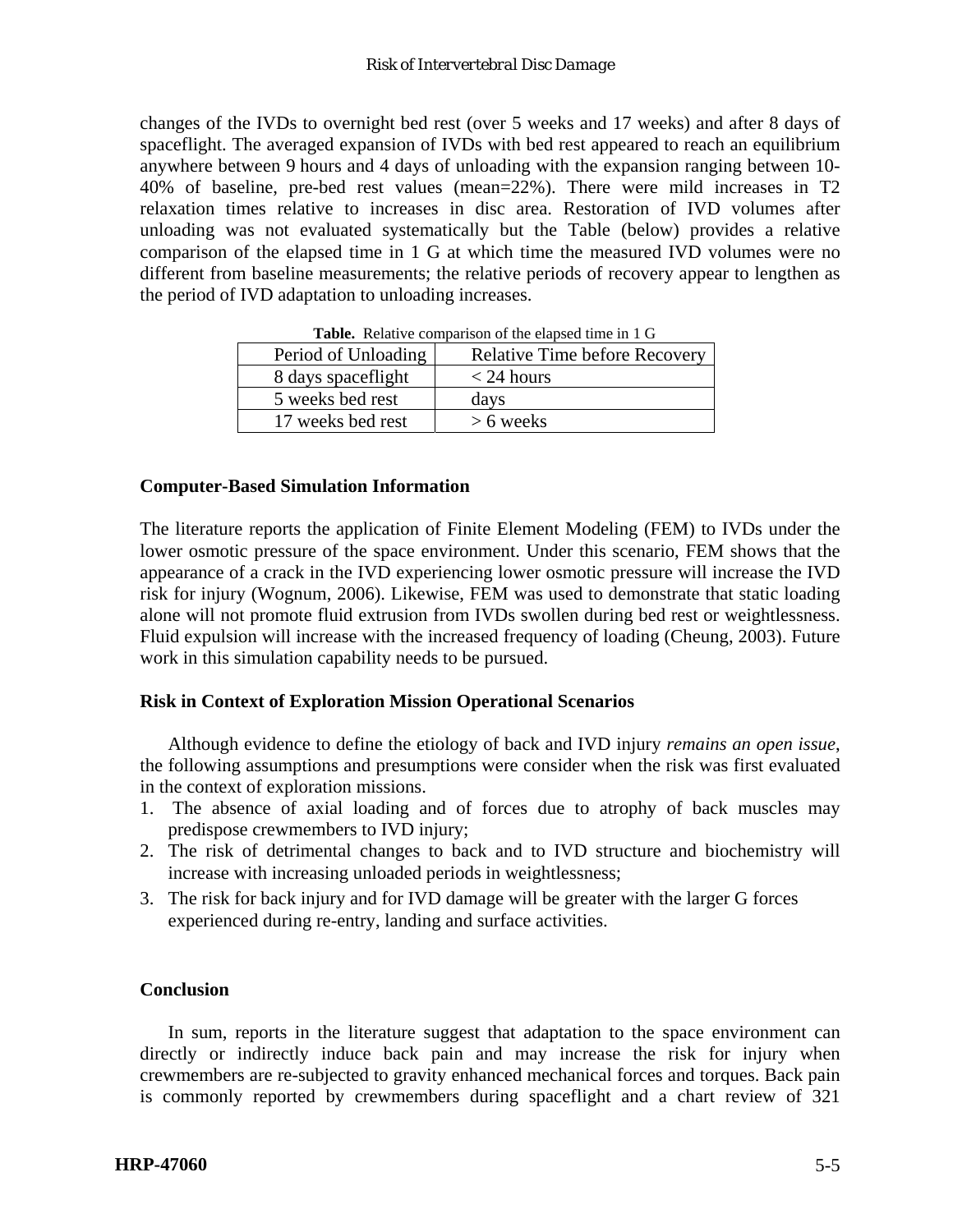astronauts suggested there may be an increased risk for IVD injury in astronauts but this finding needs to explored further before an increased risk for injury during exploration missions can be defined. Mechanical unloading with spaceflight is associated with distortions in IVD morphology, alterations in biochemistry (proteoglycan and collagen content) and in reduced biomechanical forces of muscles. More evidence (clinical and bench research data) needs to be acquired in order to establish whether the lengthening of the spinal column with space adaptation syndrome, the atrophy of back muscles, the accelerated loss of bone mass and the degeneration of both skeletal and IVD tissue, due to space exposure, exacerbate the risk for back injury during and after spaceflight. Knowledge regarding the various loading activities during exploration missions and during return to earth needs to be well defined; identification of loads and torques shall be used in computer modeling to assess the probability of back and/or IVD injury.

# **Bibliography**

Bogduk N. The lumbar disc and low back pain. Neurosurg Clin N Am. 1991. 2(4):791-806.

Boos N, Rieder R, Schade V, Spratt KF, Semmer N, Aebi M. "1995 Volvo Award in clinical sciences. The diagnostic accuracy of magnetic resonance imaging, work perception, and psychosocial factors in identifying symptomatic disc herniations." Spine. 1995. 20(24):2613- 2625.

Buschmann MD, Gluzband YA, Grodzinsky AJ, Hunziker EB. Mechanical compression modulates matrix biosynthesis in chondrocyte/agarose culture. Journal of Cell Science. 1995. 108 (Pt 4):1497-1508.

Cassinelli EH, Hall RA, and Kang JD. Biochemistry of intervertebral disc degeneration and the potential for gene therapy applications. Spine J. 2001. 1(3):205-214.

Cheung JT, Zhang M, Chow DH. Biomechanical responses of the intervertebral joints to static and vibrational loading: a finite element study. Clin Biochem. 2003. 18(9):790-799.

Ching CT, Chow DH, Yao FY, Holmes AD. Changes in nuclear composition following cyclic compression of the intervertebral disc in an in vivo rat-tail model. Medical Engineering & Physics. 2004. 26(7):587-594.

Chiu EJ, Newitt DC, Segal MR, Hu SS, Lotz JC, Majumdar S. Magnetic resonance imaging measurement of relaxation and water diffusion in the human lumbar intervertebral disc under compression in vitro. Spine. 2001. 26(19):E437-444.

Collacott EA, Zimmerman JT, White DW, Rindone JP. Bipolar permanent magnets for the treatment of chronic low back pain: a pilot study. JAMA. 2000. 283(10):1322-1325.

Dvir Z, Keating JL. Trunk extension effort in patients with chronic low back dysfunction. Spine. 2003 Apr 1;28(7):685-92.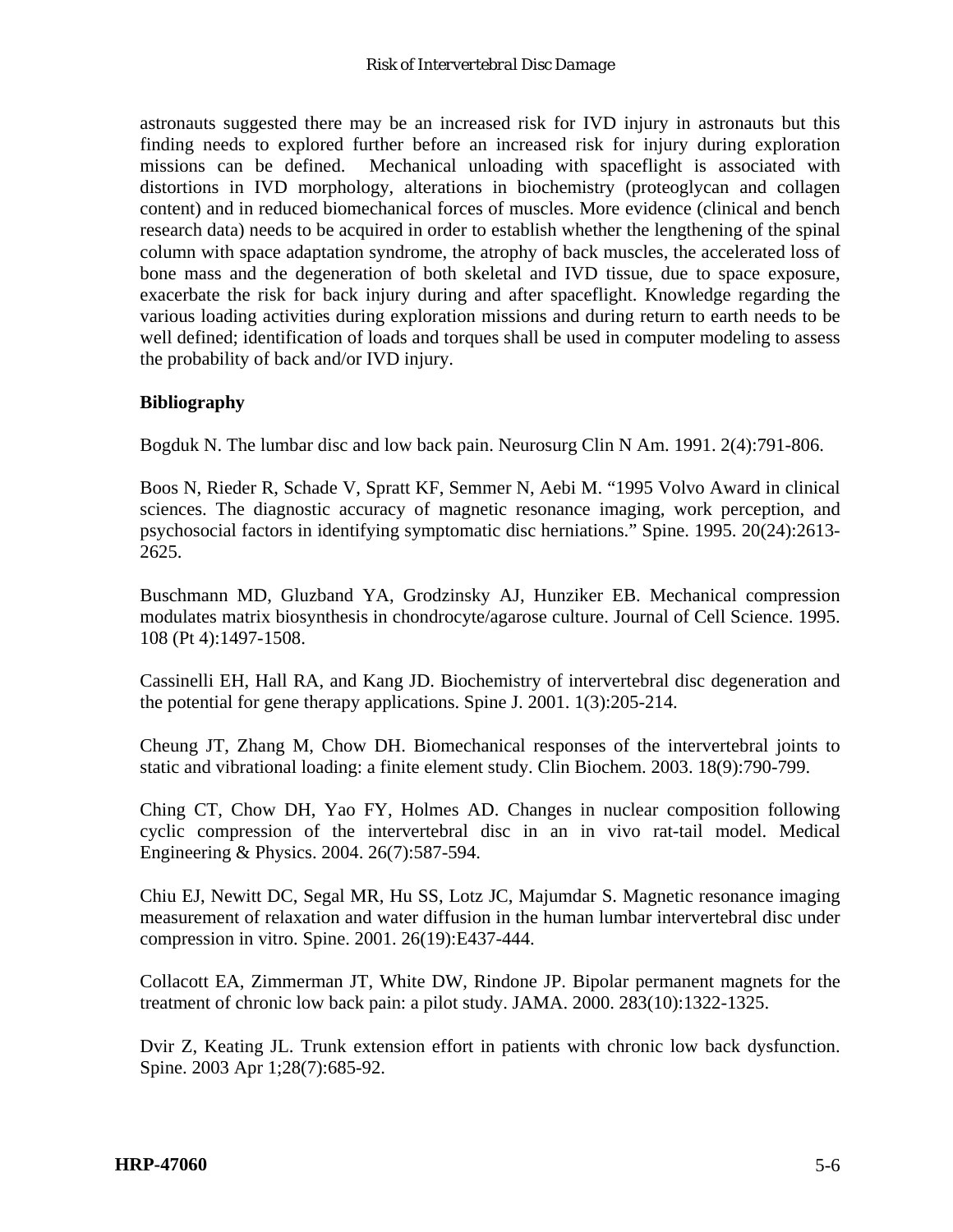Farfan HF, Cossette JW, Robertson GH, Wells RV, Kraus H. The effects of torsion on the lumbar intervertebral joints: the role of torsion in the production of disc degeneration. J Bone Joint Surg Am. 1970. 52(3):468-497.

Fei QM, Jiang XX, Chen TY, Li J, Murakami H, Tsai KJ, Hutton WC. Changes with age and the effect of recombinant human BMP-2 on proteoglycan and collagen gene expression in rabbit annulus fibrosus cells. Acta biochimica et biophysica Sinica. 2006. 38(11):773-779.

Foldes I, Kern M, Szilagyi T, Oganov VS. Histology and histochemistry of intervertebral discs of rats participated in spaceflight. Acta Biol Hung 1996. 47(1-4)-145-156.

Handa T, Ishihara H, Ohshima H, Osada R, Tsuji H, Obata K. Effects of hydrostatic pressure on matrix synthesis and matrix metalloproteinase production in the human lumbar intervertebral disc. Spine. 1997. 22(10):1085-1091.

Hickey DS, Hukins DW. Relation between the structure of the annulus fibrosus and the function and failure of the intervertebral disc. Spine. 1980. 5(2):106-116.

Hicks GS, Duddleston DN, Russell LD, Holman HE, Shepherd JM, and Brown CA. Low back pain. The American Journal of the Medical Sciences. 2002. 324(4):207-211.

Ho CW, Chen LC, Hsu HH, Chiang SL, Li MH, Jiang SH, Tsai KC. Isokinetic muscle strength of the trunk and bilateral knees in young subjects with lumbar disc herniation. 2005 Spine. 30(18):E528-33.

Hou JS, Mow VC, Lai WM, and Holmes MH. An analysis of the squeeze-film lubrication mechanism for articular cartilage. Journal of Biomechanics. 1992. 25(3):247-259.

Hutchinson KJ, Watenpaugh DE, Murthy G, Convertino VA, and Hargens AR. Back pain during 6 degrees head-down tilt approximates that during actual microgravity. Aviation, Space, and Environmental Medicine. 1995. 66(3):256-259.

Hutton WC., Yoon ST, Elmer WA, Li J, Murakami H, Minamide AS, Akamaru T. Effect of tail suspension (or simulated weightlessness) on the lumbar intervertebral disc: study of proteoglycans and collagen. Spine. 2002. 27(12):1286-1290.

Hutton WC, Malko JA, Fajman WA. Lumbar disc volume measured by MRI: effects of bed rest, horizontal exercise, and vertical loading. Aviat Space Environ Med. 2003. 74(1):73-78.

Ianuzzi A, Little JS, Chiu JB, Baitner A, Kawchuk G, and Khalsa PS. Human lumbar facet joint capsule strains: I. During physiological motions. Spine J. 2004. 4(2):141-152.

Johnston SL, Campbell MR, Scheuring R. Increased incidence of herniated nucleus pulposus among astronauts. Manuscript in revision. 2009.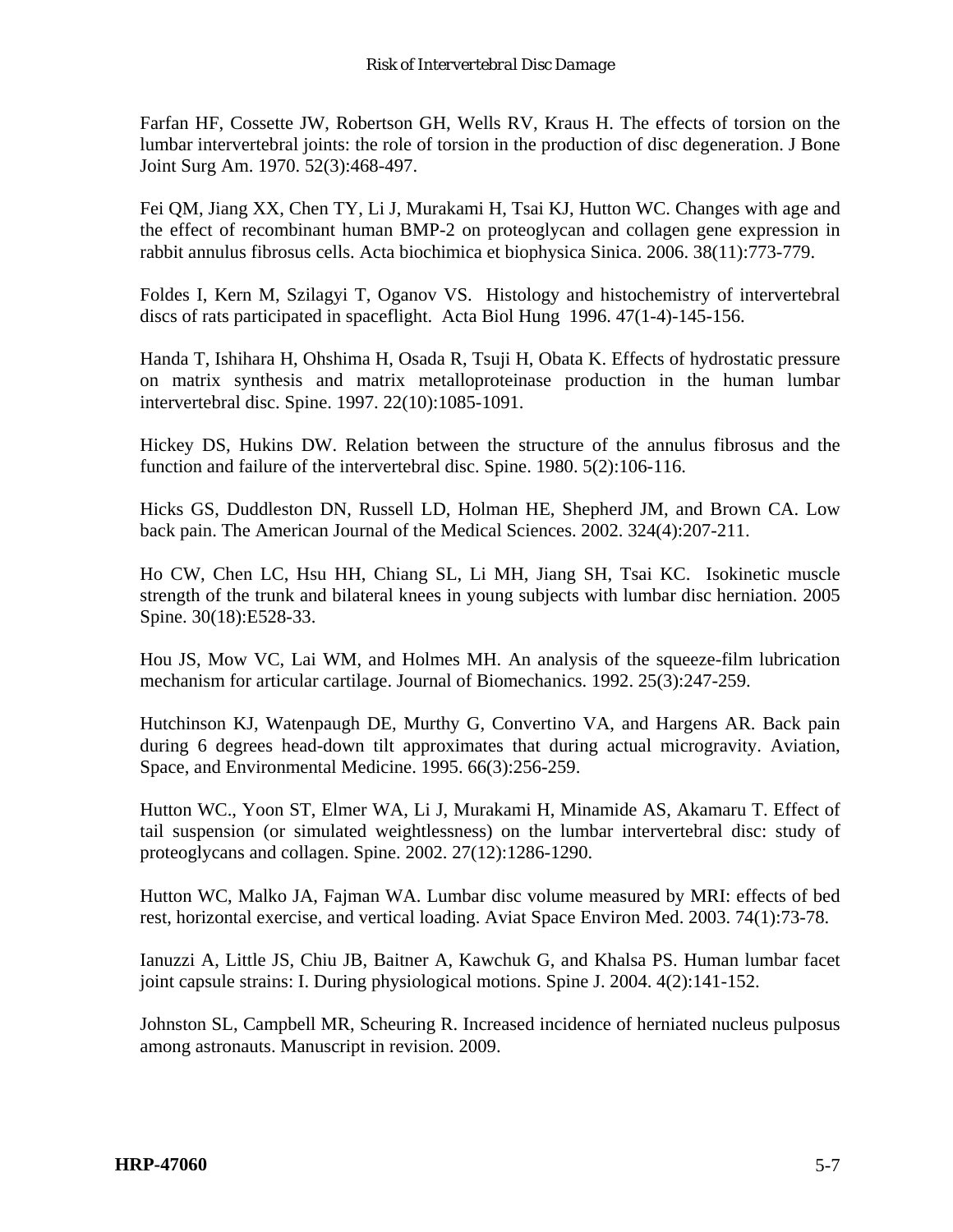Kim YJ, Bonassar LJ, and Grodzinsky AJ. The role of cartilage streaming potential, fluid flow and pressure in the stimulation of chondrocyte biosynthesis during dynamic compression. Journal of Biomechanics. 1995. 28(9):1055-1066.

LeBlanc AD, Evans HJ, Schneider VS, Wendt RE, 3rd, Hedrick TD. Changes in intervertebral disc cross-sectional area with bed rest and spaceflight. Spine. 1994. 19(7):812- 817.

MacLean JJ, Lee CR, Grad S, Ito K, Alini M, Iatridis JC. Effects of immobilization and dynamic compression on intervertebral disc cell gene expression in vivo. Spine. 2003. 28(10):973-981.

Mannion AF, Dumas GA, Cooper RG, Espinosa FJ, Faris MW, Stevenson JM. Muscle fibre size and type distribution in thoracic and lumbar regions of erector spinae in healthy subjects without low back pain: normal values and sex differences. Journal of Anatomy. 1997. 190 (Pt 4): 505-513.

Mason KT, Harper JP, Shannon SG. Herniated nucleus pulposus: rates and outcomes among U.S. Army aviators. Aviat Space Environ Med. 1996. 67(4):338-340.

Moneta GB, Videman T, Kaivanto K, Aprill C, Spivey M, Vanharanta H, Sachs BL, Guyer RD, Hochschuler SH, Raschbaum RF, and et al. Reported pain during lumbar discography as a function of anular ruptures and disc degeneration. A re-analysis of 833 discograms. Spine. 1994. 19(17):1968-1974.

Morey-Holton ER, Globus RK. Hindlimb unloading rodent model: technical aspects. J Appl Physiol. 2002. 92(4):1367-1377.

O'Hara BP, Urban JP, Maroudas A. Influence of cyclic loading on the nutrition of articular cartilage. Annals of the Rheumatic Diseases. 1990. 49(7): 536-539.

Pedrini-Mille A, Maynard JA, Durnova GN, Kaplansky AS, Pedrini VA, Chung CB, Fedler-Troester, J. Effects of microgravity on the composition of the intervertebral disk. J Appl Physiol. 1992. 73(2 Supp):26S-32S.

Roberts N, Hogg D, Whitehouse GH, Dangerfield P. Quantitative analysis of diurnal variation in volume and water content of lumbar intervertebral discs. Clinical anatomy. New York, N.Y.1998. 11(1):1-8.

Roberts S, Evans H, Trivedi J, Menage J. Histology and pathology of the human intervertebral disc. The Journal of Bone and Joint Surgery. 2006. 88 Suppl 2:10-14.

Sinha RK, Shah SA, Hume EL, Tuan RS. The effect of a 5-day spaceflight on the immature rat spine. Spine J. 2002. 2(4):239-243.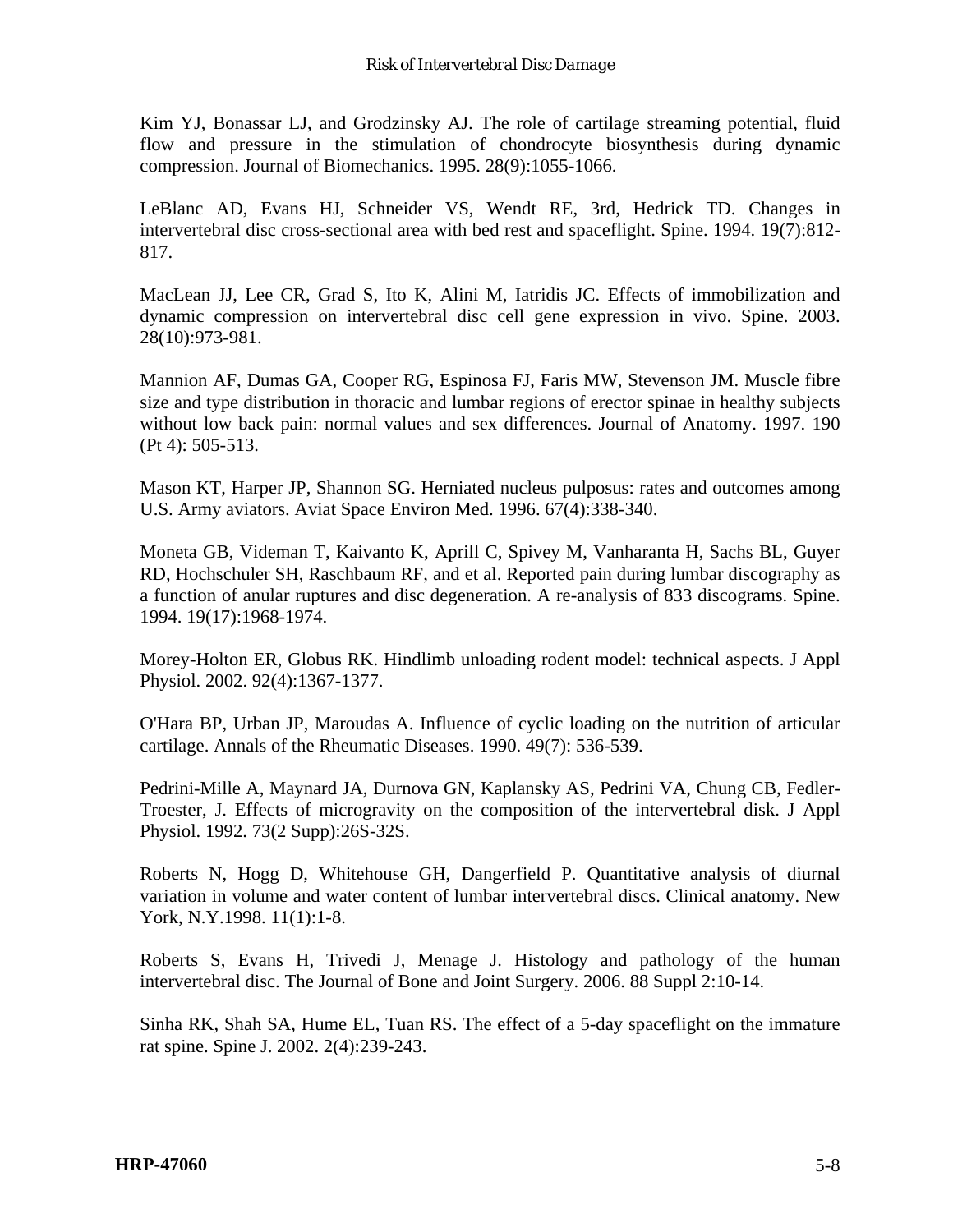Sibonga JD, Zhang M, Evans GL, Westerlind KC, Cavolina JM, Morey-Holton E, Turner RT. Effects of spaceflight and simulated weightlessness on longitudinal bone growth. Bone. 2000. 27(4):535-540.

Straus, BN. Chronic pain of spinal origin: the costs of intervention. Spine. 2002. 27(22):2614-2619.

Bungo MW, Bagian TM, Bowman MA, Levitan BM. Height changes in microgravity. From: *Results of the life sciences DSOs conducted aboard the space shuttle 1981-1986* (55-57). 1987, NASA Technical Report: TM-58280; S-561; NAS 1.15:58280.

Wing PC, Tsang IK, Susak L, Gagnon F, Gagnon R, Potts JE. Back pain and spinal changes in microgravity. The Orthopedic Clinics of North America. 1991. 22(2):255-262.

Wheaton AJ, Dodge GR, Elliott DM, Nicoll SB, Reddy R. Quantification of cartilage biomechanical and biochemical properties via  $T_{1rho}$  magnetic resonance imaging. Magnetic Resonance in Medicine. 2005. 54(5):1087-1093.

Wognum S, Huyghe JM, Baaijens FP. Influence of osmotic pressure changes on the opening of existing cracks in 2 intervertebral disc models. Spine. 2006. 31(16):1783-1788.

# **Team**

Jean D. Sibonga, Ph.D., Biochemistry; Iliac crest bone histomorphometry; Preclinical Research in Bone Cell Biology and Physiology, Animal Models of Osteoporosis ; Bone Discipline Lead, Human Research Program and Science Lead, Bone and Mineral Laboratory, NASA Johnson Space Center; Sr. Research Scientist, Universities Space Research Association, Houston, TX.

**Nilsson Holguin, M.S.,** Biomedical Engineering; IVD Biomechanics; Research Assistant; SUNY Stony Brook; Stony Brook, NY

Smith L. Johnston, M.D., M.S.; Medical Officer and Flight Surgeon, NASA Medical Operations SD2; Johnson Space Center; Houston, TX.

**Stefan Judex, Ph.D.,** Biology and Biomechanics of the Musculoskeleton; Associate Professor of Biomedical Engineering; State University of New York at Stony Brook, NY.

**Richard A. Scheuring, D.O., M.S.,** Aerospace Medicine; Constellation Medical Operations Cross Integration Lead; Flight Surgeon; Exploration Medical Capabilities clinical lead; Muscle Team clinical Lead; NASA-Johnson Space Center, Houston, TX; MAJOR, U.S. Army Flight Surgeon, U.S. Army Aeromedical Research Laboratory, Ft. Rucker, AL.

#### **List of Acronyms**